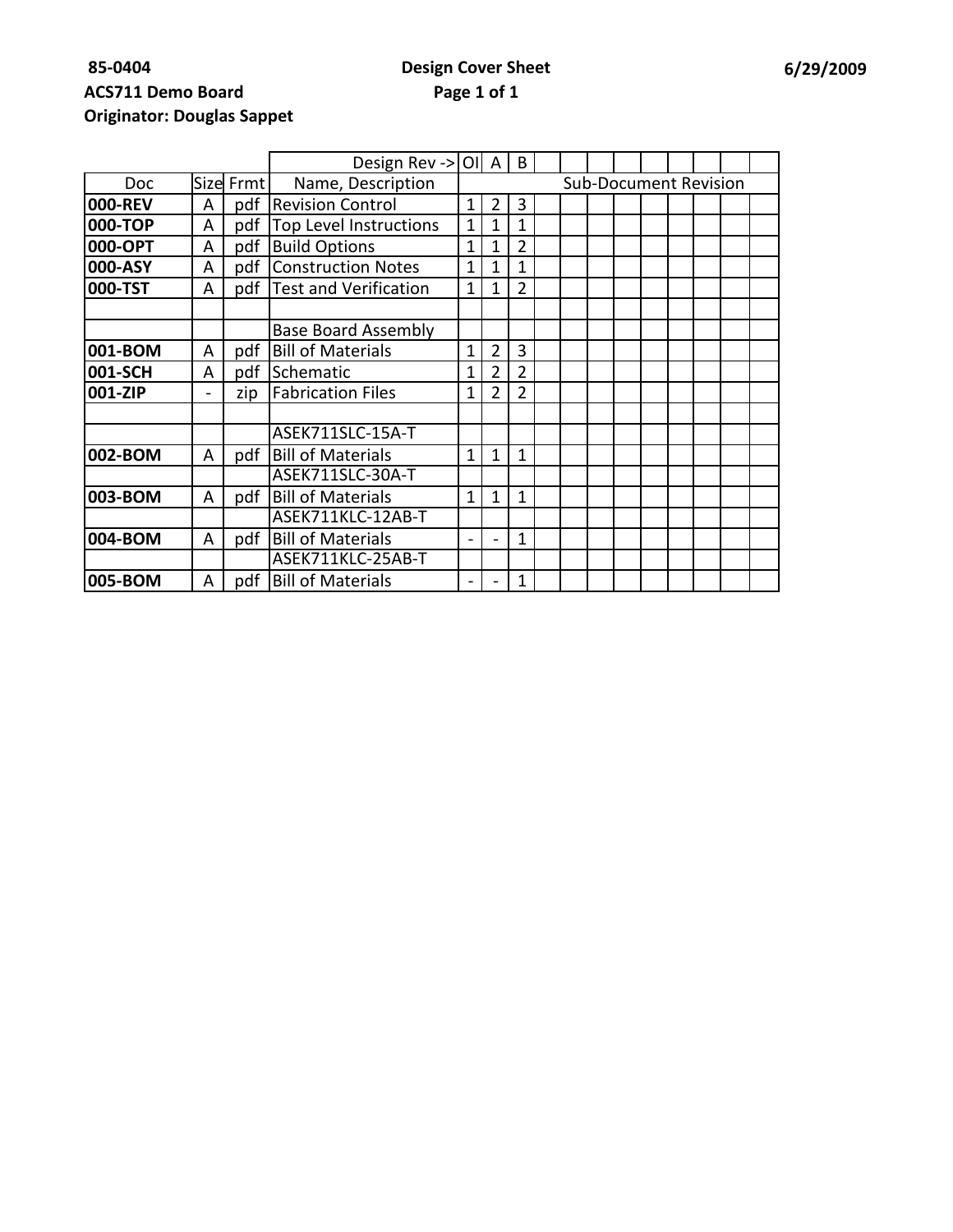### **REV OI to A changes:**

- 1.) Changed silkscreen text from 5V to Vcc
- 2.) Added Red LED indicator for FAULT
- 3.) Removed inductor L1

### **How to convert REV OI to REV A:**

- 1.) REV OI can NOT be updated or converted to REV A.
- 2.) Create a new REV A assembly as per this TED pack.

### **REV A to B changes:**

1.) Added -004 and -005 options for two new devices.

#### **How to convert REV A to REV B:**

- 1.) REV A is identical to REV B with the exception of support for two new device types with options -004 and -005 .
- 2.) There is no need for conversion from REV A to REV B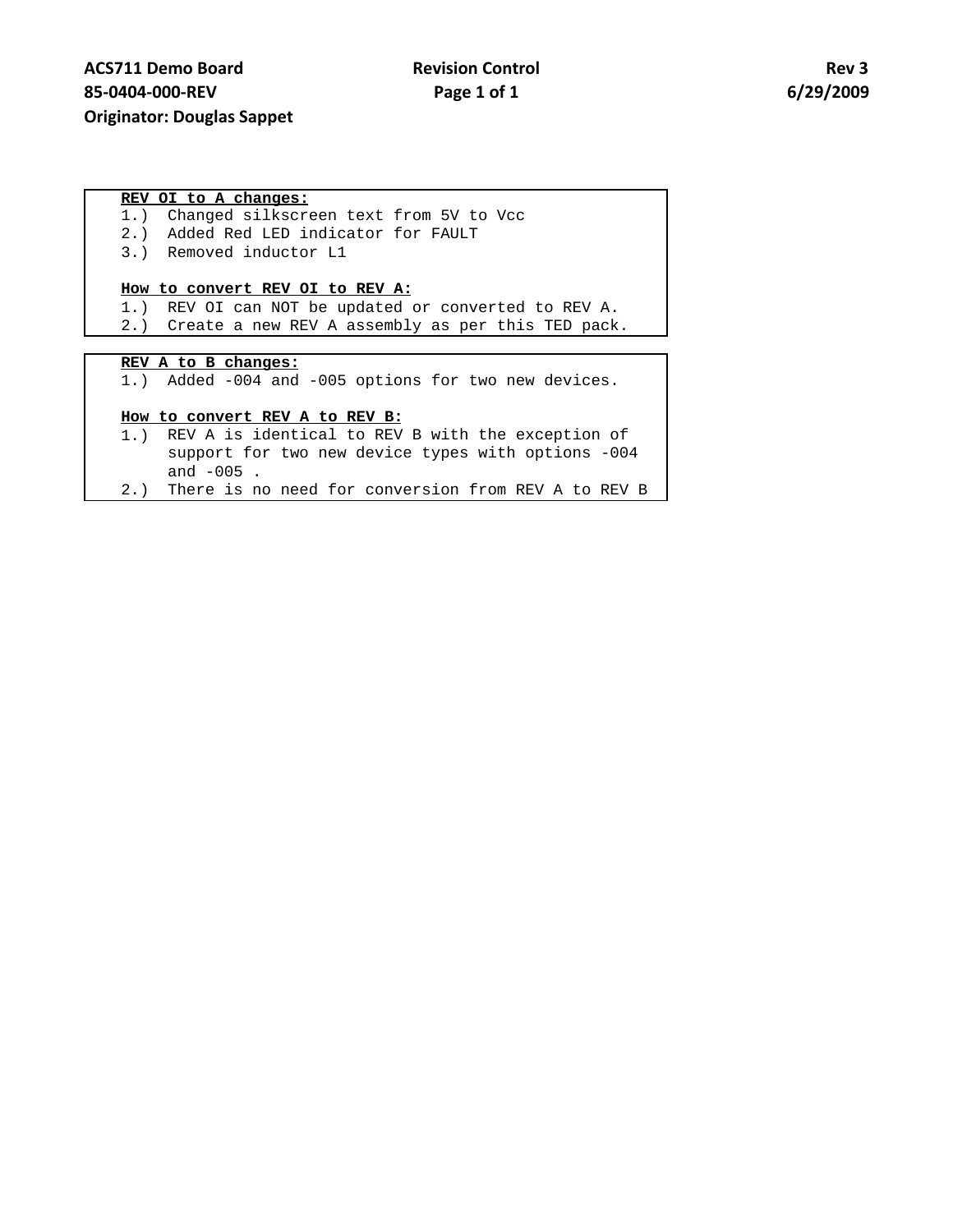1. RoHS Compliance Required? **Yes.** 

**All components and assembly practices must be RoHS Compliant Certificates of RoHS compliance must be sent to Allegro for record keeping** 

- 2. Other TED Packs and/or outside Specifictions required for build: none required
- 3. Are there optional ways to build this TED pack? Yes Please read 85-0404-000-OPT for build options
- 4. Pages with the descriptor "-ASY" are expected to be followed by the assembly person / assembly house. These are the Constrution Notes / Assembly Notes pages, and are used to convey building instructions.
- 5. The notes on the -TST pages are expected to be followed by Allegro; product shall not be sold to customers until the steps on the -TST pages are completed. These are test and verification steps, and are used to test assembly(s) prior to usage and/or selling. They are not "calibration" procedures as used on production equipment.
- 6. All photos provided are for reference only; slight variations may result from component second sourcing or later design changes. Photos are intended to convey roughly what completed assembly should look like.
- 7. As multiple boards exist under this TED pack number (85-0404), there is no -000 assembly.
- 8. All assemblies are constructed using the -000-ASY page.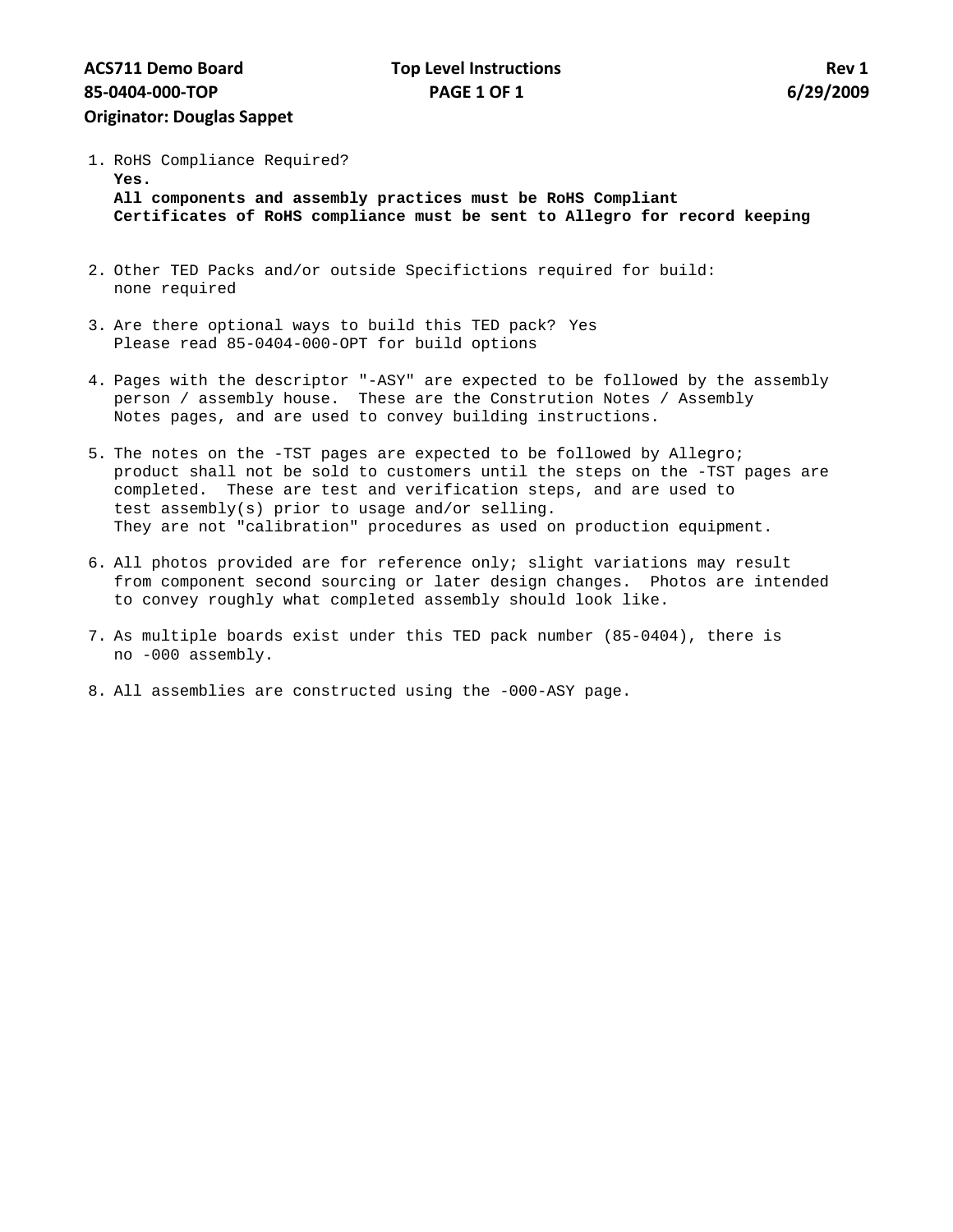# **ACS711 Demo Board 85-0404-000-OPT Originator: Douglas Sappet**

## **Build Options PAGE 1 OF 1**

**Rev 2 6/29/2009**

There are several different assemblies listed under this TED pack. Build according to Request Number / Option Number / Description / TBD, as explained below:

| # Request:  | Build (1) of this: Allegro P/N |                   | Label on Board     |
|-------------|--------------------------------|-------------------|--------------------|
| 85-0404-002 | 85-0404-002                    | LACS711SLC-15A-T  | LASEK711SLC-15A-T  |
| 85-0404-003 | 85-0404-003                    | LACS711SLC-30A-T  | LASEK711SLC-30A-T  |
| 85-0404-004 | 85-0404-004                    | IACS711KLC-12AB-T | LASEK711KLC-12AB-T |
| 85-0404-005 | 85-0404-005                    | IACS711KLC-25AB-T | IASEK711KLC-25AB-T |

Note:

- 1. All boards must be labeled after construction (see -000-ASY)
- 2. Basically, the Allegro sensor that is installed onto the board has the "ACS" prefix changed to "ASEK", no other changes; and this p/n is what is applied to the board.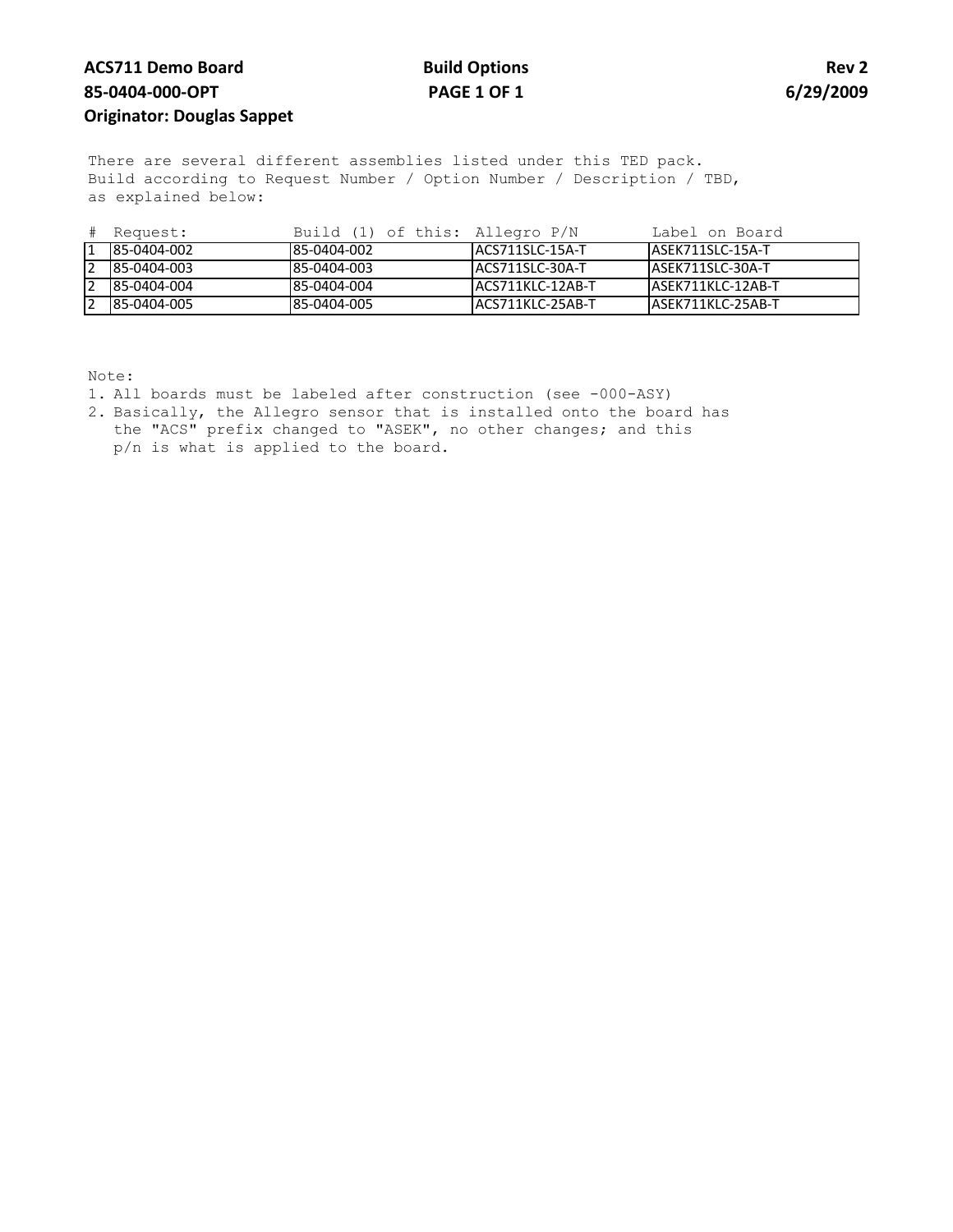**Construction Notes PAGE 1 OF 3**

#### **Notes for all 85-0404 assemblies:**

- 1. Any sticker applied by the assembly house shall be installed on the backside of the pcb, onto the supplied silkscreen area. This sticker (if applied) may be larger, and applied elsewhere; but it must not obscure the 85-0404-001 p/n. This sticker shall not interfere with the installation of the banana jacks or standoffs.
- 2. Install all surface mount components first.
- 3. Install all through hole parts second. Testpoint loops shall be installed in this orientation:



Note: loop is parallel to the long axis of the board.

4. Installation of RJ:

Use 22g buss wire, 0.5 inch body, with 0.25 inch leads bent 90 degree. Install 0.125 inch above PCB (not critical). Solder and trim.

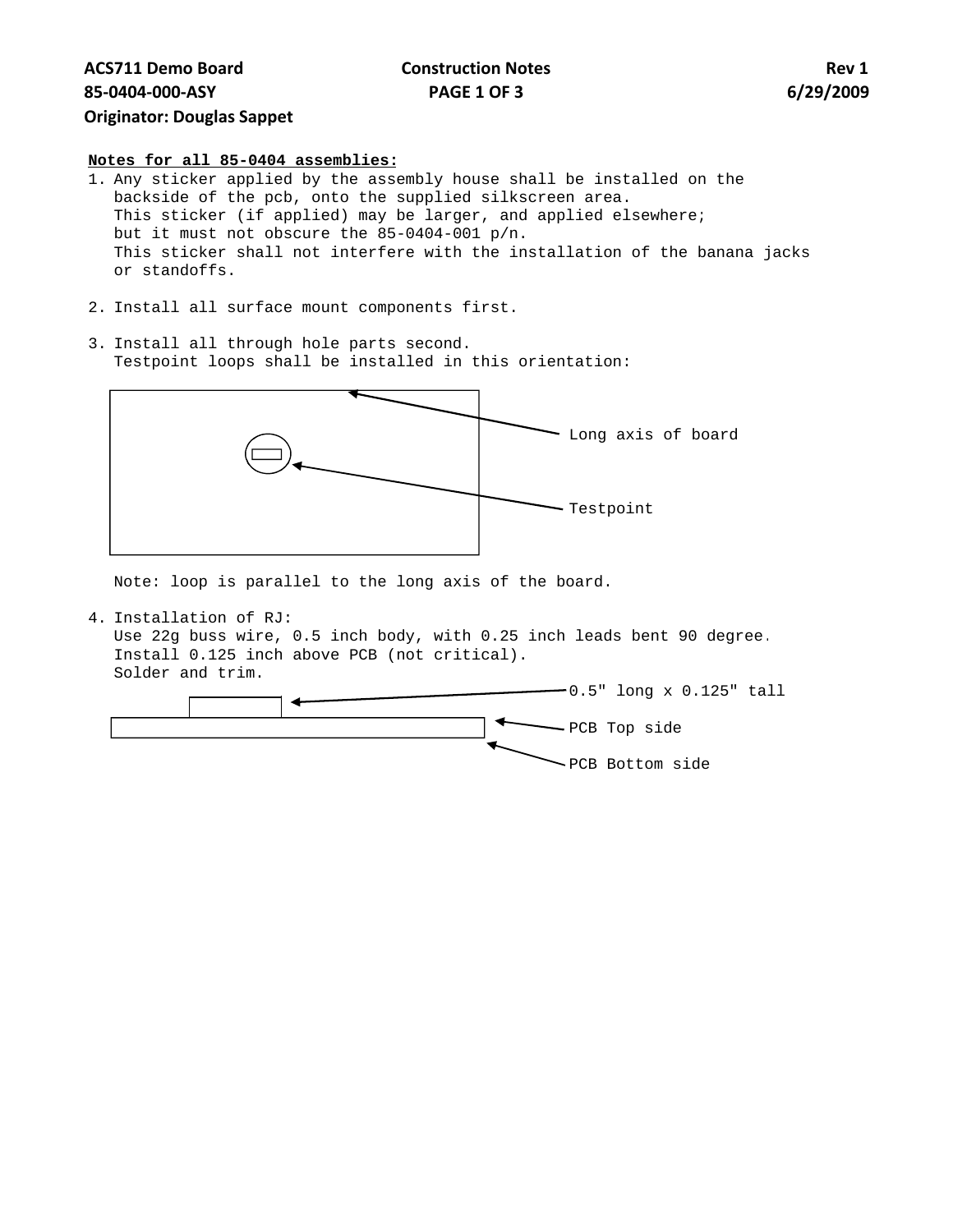# **ACS711 Demo Board 85‐0404‐000‐ASY Originator: Douglas Sappet**

# **Construction Notes PAGE 2 OF 3**

**Rev 1 6/29/2009**

5. Install standoffs and banana jacks last. If possible, tighten hardware to these specifications: #4, #5, #6 metal hardware: tighten to 1-2 inch pounds torque. 1/4-32 metal hardware: tighten to 3-5 inch pounds.



Note: this is not a photo of the actual board! This photo is supplied only for banana jack and standoff installation.

#### **Notes for 85-0404-001 through 85-0404-099 Boards:**

- 1. There is no need to assemble the -001 assembly prior to the -001/2/etc assemblies. At build time, all parts may be installed at once. The -001 assembly is broken into a separate part number for ease of documentation, not as an indication of how to assemble.
- 2. All 85-0404 assemblies require a sticker to be applied post-construction. This sticker shall be applied by whomever constructs the boards. This sticker shall be the part number as stated by either this document or by the -000-OPT.
- 3. This sticker shall be applied onto the top side silkscreen.
- 4. See next section for labeling instructions.
- 5. **All components and assembly practices must be RoHS Compliant Certificates of RoHS compliance must be sent to Allegro for record keeping**

#### **85-0404-001 through 85-0404-099 Labeling:**

1. If an 85-0404-001 assembly is made, for future finishing into a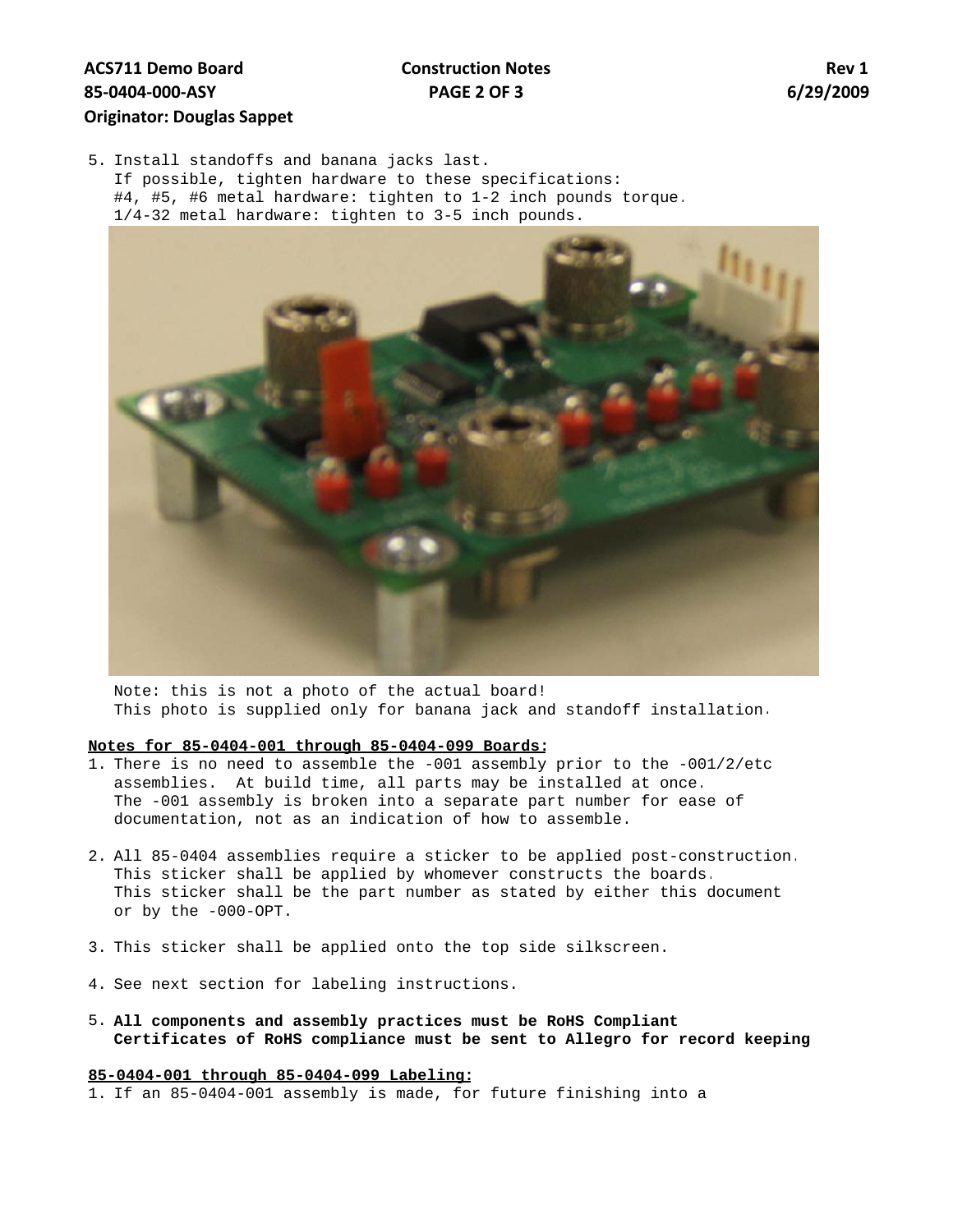finished assembly, board labeling is not required.

2. Label assemblies as outlined on -000-OPT. Basically, the Allegro sensor that is installed onto the board has the "ACS" prefix changed to to "ASEK", no other changes; and this p/n is what is applied to the board.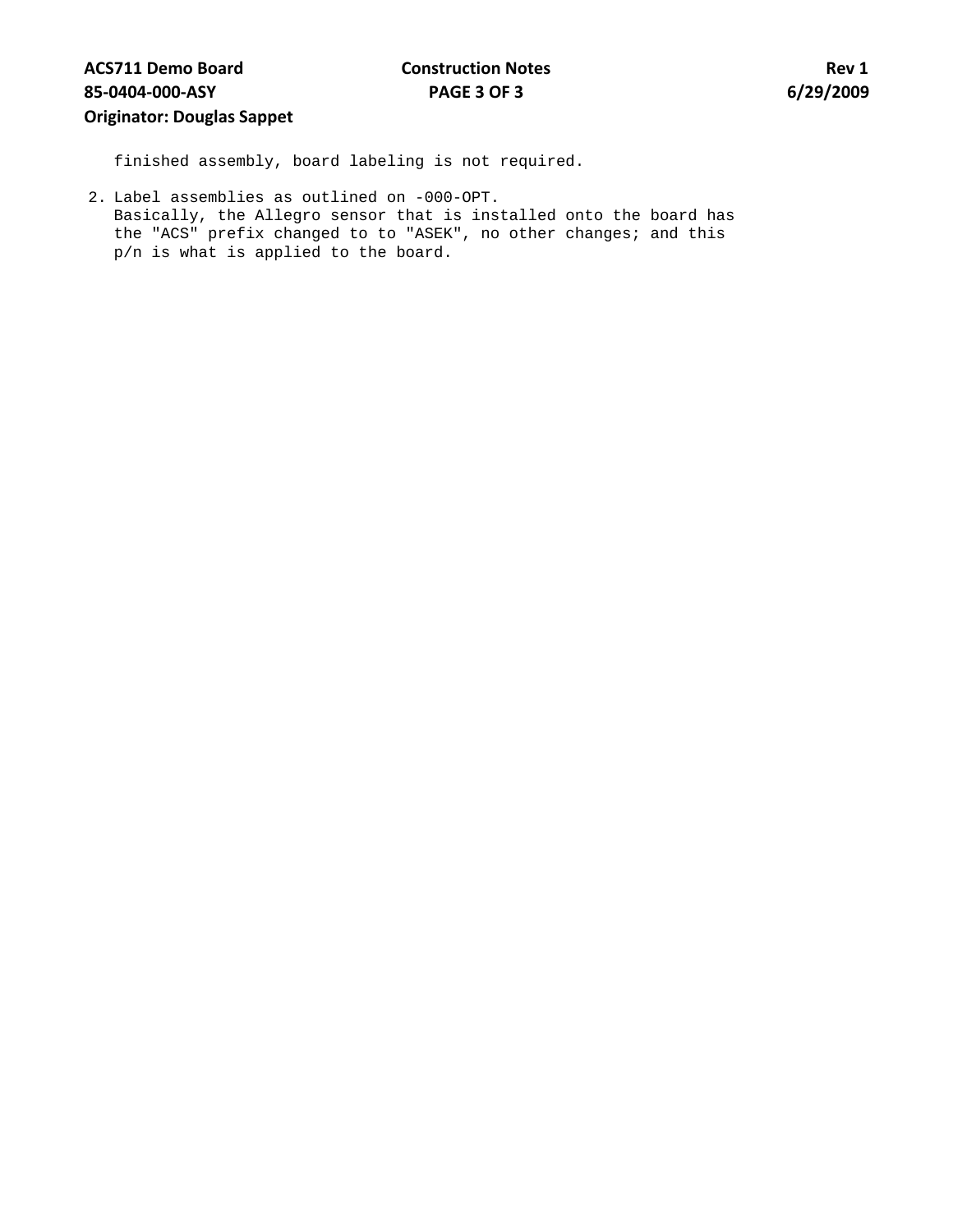All assemblies must be tested and verified for proper operation prior to shipping to customers.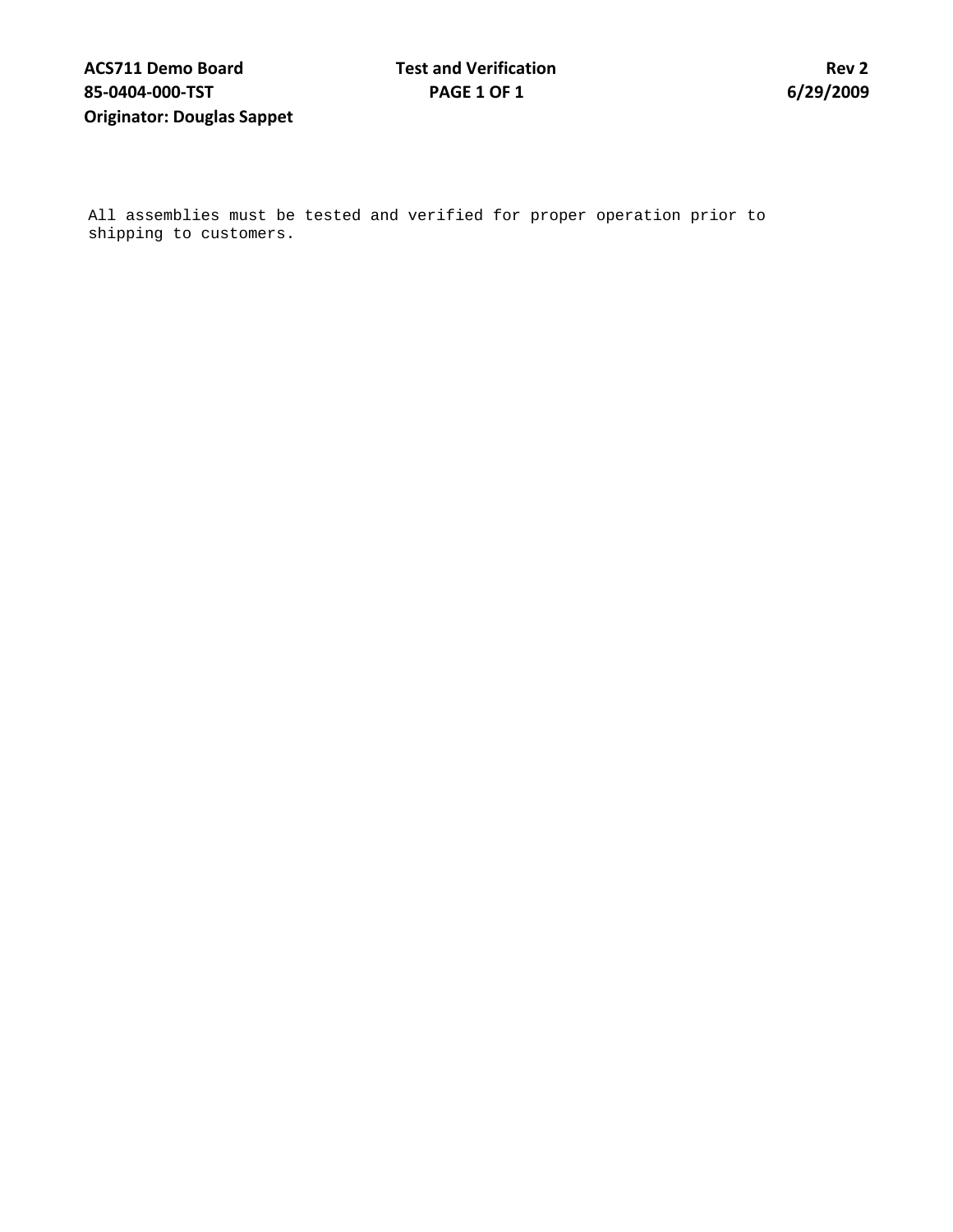**ACS711 Demo Board**

### **85-0404-001-BOM**

# **Basic Board Bill of Materials**

### **Rev 3 6/29/2009**

**Originator: Douglas Sappet**

# **Page 1 of 3**

| <b>Item</b>    | <b>QTY</b>     | <b>Manufacturer</b>         | P/N                 | <b>Description</b>                                                         | <b>Designator</b>               |
|----------------|----------------|-----------------------------|---------------------|----------------------------------------------------------------------------|---------------------------------|
| 1              | $\overline{2}$ | <b>AVX</b>                  | 1206YD106KAT2A      | capacitor, 1206, mono, X5R, 16V, 10uF                                      | C1, C2                          |
| $\overline{2}$ | 4              | Johnson Components          | 111-2223-001        | banana jack                                                                | JB1, JB2, JB3, JB4              |
| 3              |                | <b>Molex</b>                | 22-11-2062          | CONN HEADER 6POS .100 VERT GOLD                                            | J <sub>1</sub>                  |
| 4              |                |                             |                     | 0.0 Ohm resistor, use 22G buss wire                                        | <b>RJ</b>                       |
| 5.             |                | <b>AVX</b>                  | 06035C104K4T2A      | capacitor, 0603, mono, X7R, 50V, 0.1uF                                     | C <sub>3</sub>                  |
| 6              |                |                             |                     | Do Not Install                                                             | C <sub>4</sub>                  |
| $\overline{7}$ | 1              | Panasonic                   | ERJ-3EKF3010V       | resistor, 0603, 63mW, thick film, 1%, 301ohm                               | R4                              |
| 8              | 2              | l Panasonic                 | ERJ-3EKF1002V       | resistor, 0603, 63mW, thick film, 1%, 10.0kohm                             | R <sub>2</sub> , R <sub>3</sub> |
| 9              | 1              | l Panasonic                 | ERJ-3GEY0R00V       | jumper, 0603, zero ohm jumper                                              | R <sub>1</sub>                  |
| 10             |                | Lite-On                     | LTST-C150CKT        | LED, 1206, red or red clear, 2V or 2.1V                                    | D <sub>1</sub>                  |
| 11             |                | Fairchild                   | <b>BSS84</b>        | transistor, sot-23, PFET, BSS84                                            | Q <sub>1</sub>                  |
| 12             |                | <b>National Semi</b>        | LP2980AIM5-3.3/NOPB | IC, SOT-23-5, regulator, 3.3V, 0.5%                                        | U <sub>2</sub>                  |
| 13             | 5              | Keystone                    | 5005                | testpoint, thro, compact, for 62mil PCB, black                             | TP1, TP2, TP3, TP4, TP5         |
| 14             | 4              | <b>Keystone Electronics</b> | 1450C               | standoff, male/male, zinc metal plated, 4-40, 0.5<br>inch long, hex shaped | standoffs                       |
| 15             | 4              | <b>Building Fasteners</b>   | PMS 440 0050 PH     | screw, zinc metal plated, 4-40, 0.5 inch, Philips                          | screws                          |

**All components and assembly practices must be RoHS Compliant**

**Certificates of RoHS compliance must be sent to Allegro for record keeping This BOM generated in conformance with ENG 07-0002 Revision 4** 

#### **BOM Explanation**

Item: each distinct component has a "line item" (but may span multiple lines). When questions arise to a component parameter/designation/etc, please, refer to line item number first when inquiring.

QTY: the quantity of items to be ordered per finished assembly. Note: higher level documents may call this BOM multiple times

S: BOM Substitution Instructions. See below

Manufacturer: Recommended (or required) Manufacturer for the part(s). Note: multiple manufacturers may be listed per line item.

Note: if no manufacturer part number is given, the the item is considered generic enough that that any manufacturer should work. Ie, 1N4001 in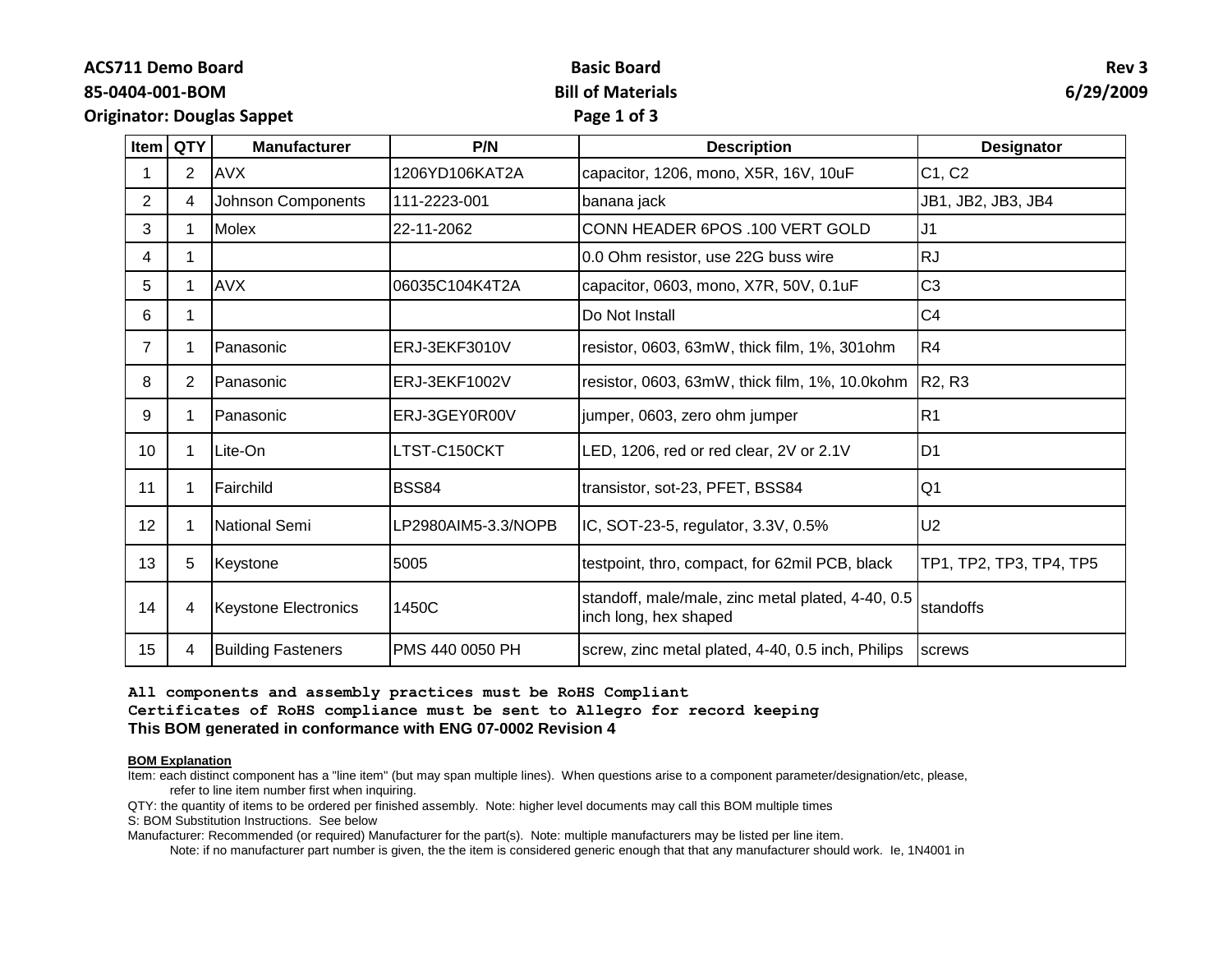#### **85-0404-001-BOM**

### **Originator: Douglas Sappet**

# **Basic Board Bill of Materials Page 2 of 3**

#### a DO-41

P/N: The manufacturers part number. Note: if multiple manufacturers are listed, this P/N will correspond only to the manufacturer to the immediate left of the P/N

Note: Manufacturer part number may be incomplete; if not enough information is given, see below.

Description: this is a generic description of the part. Package size, part type, minimum/maximum requirements are listed.

Note: this is generic and may not exactly reflect the suggested/required part. For example, "capacitor, 25V" while the manufacturer P/N

is actually 50V. The capacitor is required to a minimum of 25V rated (important only if second sourcing)

In general, this field will list the critical parameters of the component if the Substitution code is not 10.

Ref: This is the list of component designators.

If "see construction notes" is listed, the construction notes must be used to determine component location (not marked on board etc)

Note: surface mount components may have a designator listed but not marked on PCB silkscreen; if so then refer to -CPG (or similar) drawing for location and/or the pick and place file (as found in the gerber files)

If a line item has multiple part numbers, they are not to be interpreted as any order of preference

Mixing is allowed (for example, if 2 manufacturers are listed, and qty is 5, then 2 parts may be from vendor A and 3 parts from vendor B) regardless of code, unless otherwise noted.

#### **BOM Substitution Notes:**

The third column nomenclature is to be used for second sourcing components as follows:

1. Any substitution allowed, as long as mechanically identical (non-electrical items only) (visually different ok)

2. Any susbstitution allowed, as long as mechanically similar (non-electrical items only) (visually different ok)

3. Any substitution, as long as mechanically and visually identical (non-electrical items only)

4. Any substitution allowed, as long as mechanically and visually similar (non-electrical items only)

5. Any substitution allowed, as long as mechanically and visually identical and electrically similar

6. Any substitution allowed, as long as mechanically, electrically and visually similar

7. Reserved for future usage.

8. Reserved for future usage

9. Substitution not recommended, but allowed if mechanically, electrically and visually similar. Only substitute if no alternative.

10. No substitution allowed.

**"Identical"** is to be interpreted as "meeting the same specifications" with no deviation from the specifications.

If no manufacturer is given, then do not deviate from stated specifications in the Description field.

If a manufacturer is given, do not deviate from the specifications from the manufacturer--the Description field is for reference only then.

In general, "Identical" codes will list specific manufacturer and manufacturer part numbers

**"Similar"** is to be interpreted as "meeting or exceeding the stated specifications, in regards to electrical and/or mechanical

parameters (see Substitution code).

If no manufacturer is given, then do not deviate from stated specifications in the Description field--but use "Similar" substituting guidelines If a manufacturer is given, the Description field lists the critical parameters that must be met (or exceeded).

In general, "Similar" codes will have all critical parameters listed, and subsituting outside parameters as listed is ok

**"Similar"** as applied to visual means different colors may be used, unless otherwise noted. For example, an item with Substitution code 6 can typically be any color.

However, if the description states "red" and the substitution code is 4, 6 or similar, then a red item must be used--but it may be any shade of red. For example, if a capacitor is to be "identical", it must have the same voltage and tempco etc ratings as stated in the description.

If a capacitor is to be similar, the voltage rating may be higher, the tempco lower, etc.

Unless if the Substitution code is 10, "identical" parts may be sourced from different manufacturers and may have slight differences in appearance. These subtle differences are ok.

#### **Substituting for "Similar" parts:**

Capacitors: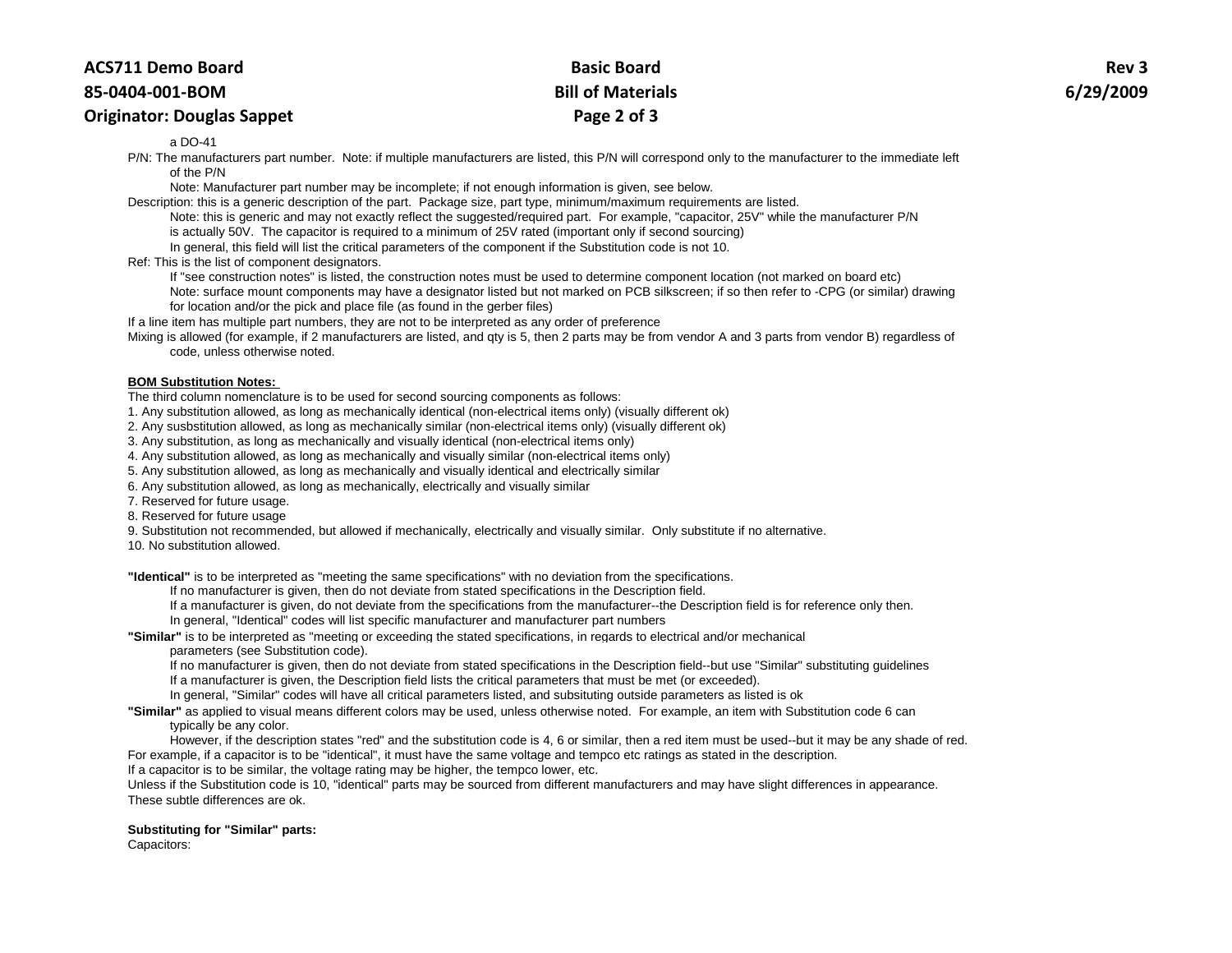### **85-0404-001-BOM**

### **Originator: Douglas Sappet**

# **Basic Board Bill of Materials Page 3 of 3**

**Rev 3 6/29/2009**

-tempco must be same or go down. Alternately, go up in this order: Z5U, X5R, X7R, NP0, C0G

-tolerance must be same or go down

-voltage rating must be same or go up

-unless otherwise stated, capacitance value must be identical

-unless otherwise stated, lead spacing must be same; external dimensions must be the same or smaller

-unless otherwise stated, capacitor type must be identical (tantalum, mono, etc)

#### Resistors:

-tempco must same or go down -tolerance must be same or go down -unless otherwise stated, resistance value must be identical Note: when going from 5% to 1%, use nearest value size -power dissapation must be same or greater -unless otherwise stated, package size must be the same -unless otherwise stated, coloring and marking can vary -unless otherwise stated, resistor type must be identical (wire wound, metal film, etc)

Diodes and Transistors: -unless otherwise stated, package size must be the same

IC's, Connectors, and all other parts:: -unless otherwise stated, package size must be the same (DIP16, SOIC-8, etc)

#### **Manufacturer Part Number Discrepencies**

Every attempt will be made to provide a workable part number. However, prefixes and suffixes can vary over time. If second sourcing from a different manufacturer, make sure that the requirements as noted under the Description column are met. In general, if temperature option(s) are not noted, parts specified to work from 0-50C (or greater) will be sufficent. If package information is not given, please check the manufacturer datasheet for package type. \

**Any and all descrepencies should be reported to Allegro MicroSystems for correction and updates.**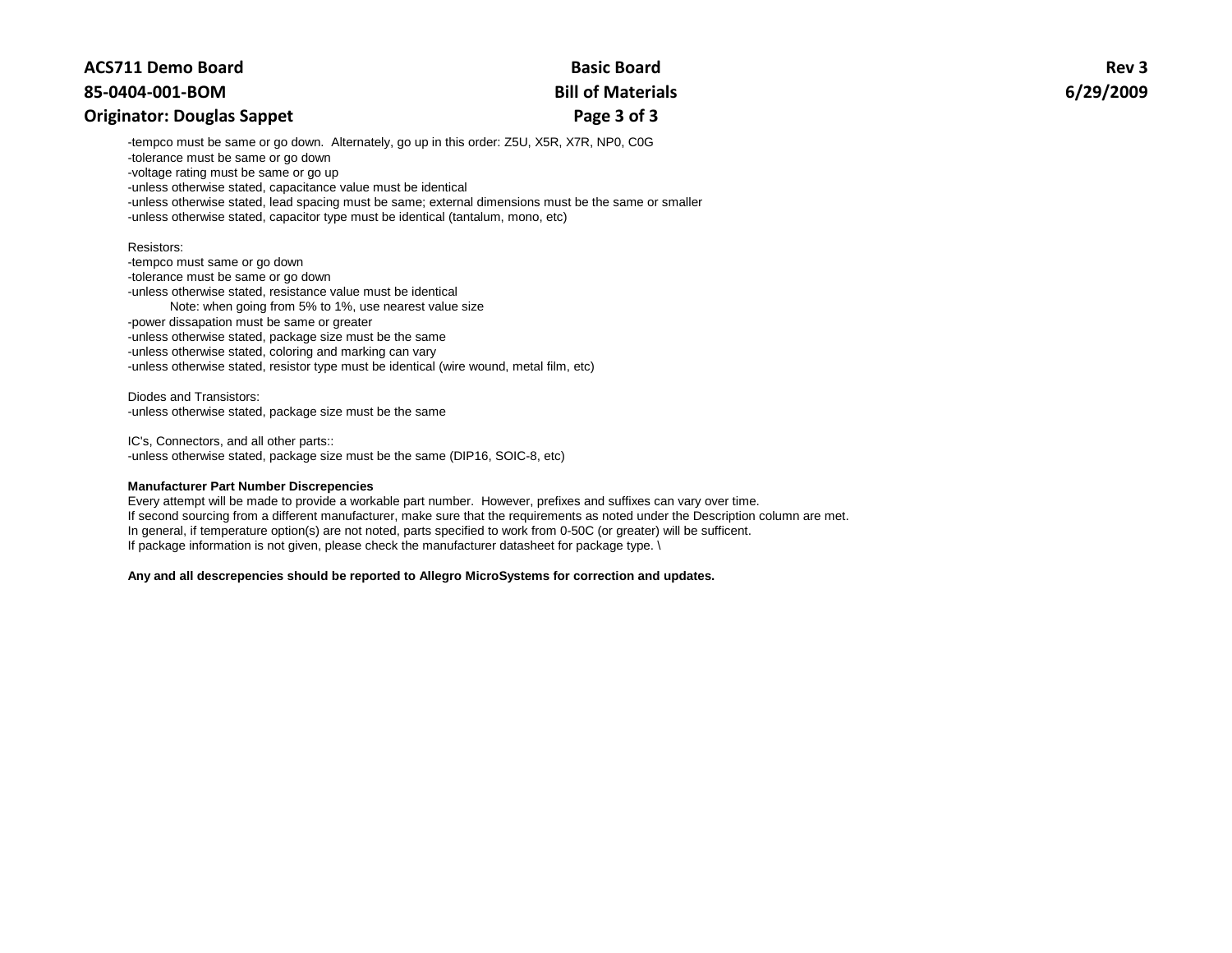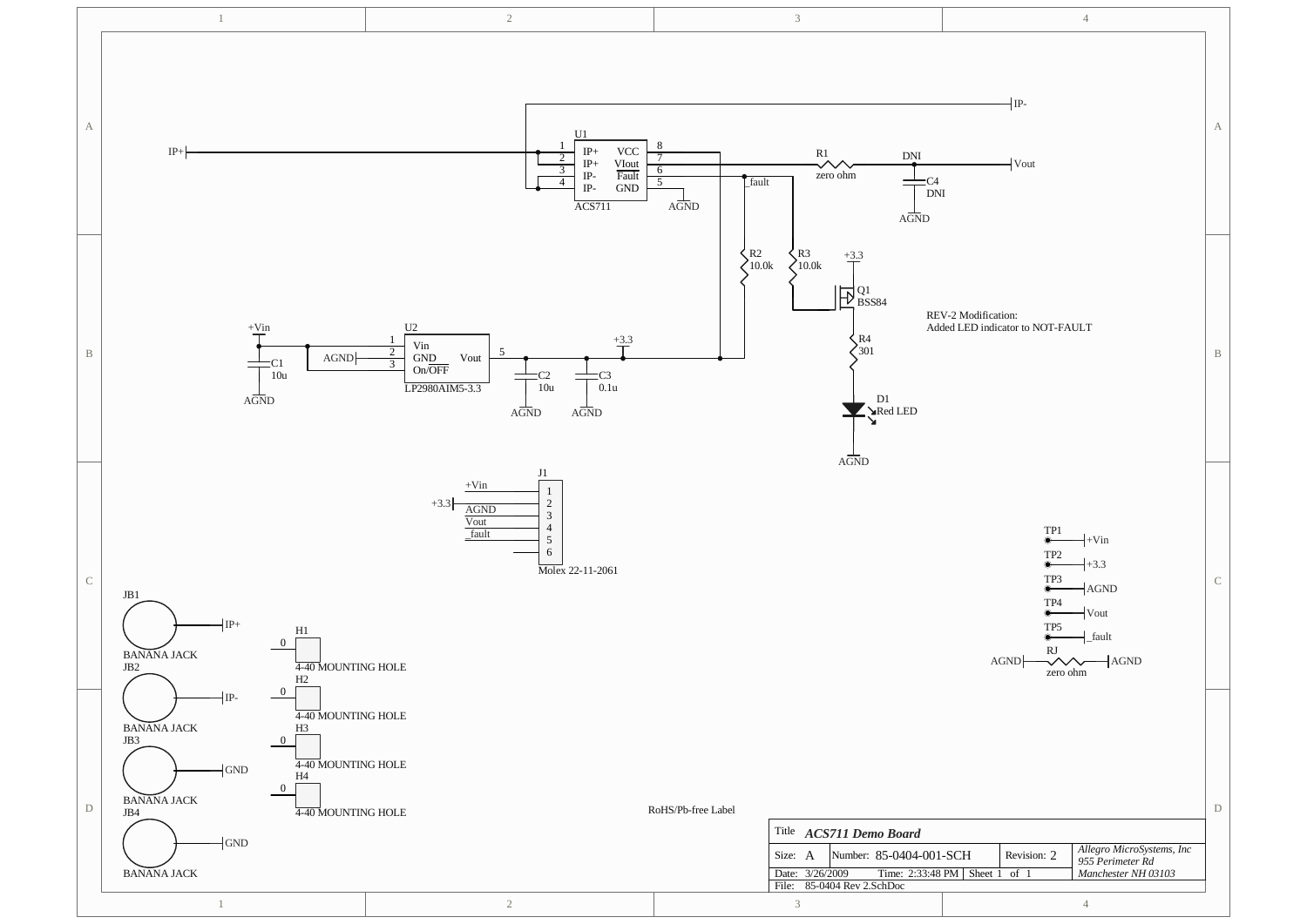| <b>ACS711 Demo Board</b><br>85-0404-002-BOM<br><b>Originator: Douglas Sappet</b> |  |  |                     |                  | <b>ASEK711SLC-15A-T</b><br><b>Bill of Materials</b><br>Page 1 of 1 | Rev 1<br>6/29/2009 |  |  |
|----------------------------------------------------------------------------------|--|--|---------------------|------------------|--------------------------------------------------------------------|--------------------|--|--|
| TEM QTY S                                                                        |  |  | <b>Manufacturer</b> | P/N              | <b>DESCRIPTION</b>                                                 | <b>REF</b>         |  |  |
|                                                                                  |  |  | 10 Allegro          | IACS711SLC-15A-T | IC, current sensor                                                 | U1                 |  |  |
|                                                                                  |  |  | 10 Allegro          | 85-0404-001      |                                                                    |                    |  |  |
|                                                                                  |  |  |                     |                  | label (see 85-0404-000-ASY)                                        |                    |  |  |
|                                                                                  |  |  |                     |                  |                                                                    |                    |  |  |
|                                                                                  |  |  |                     |                  |                                                                    |                    |  |  |

**Certificates of RoHS compliance must be sent to Allegro for record keeping**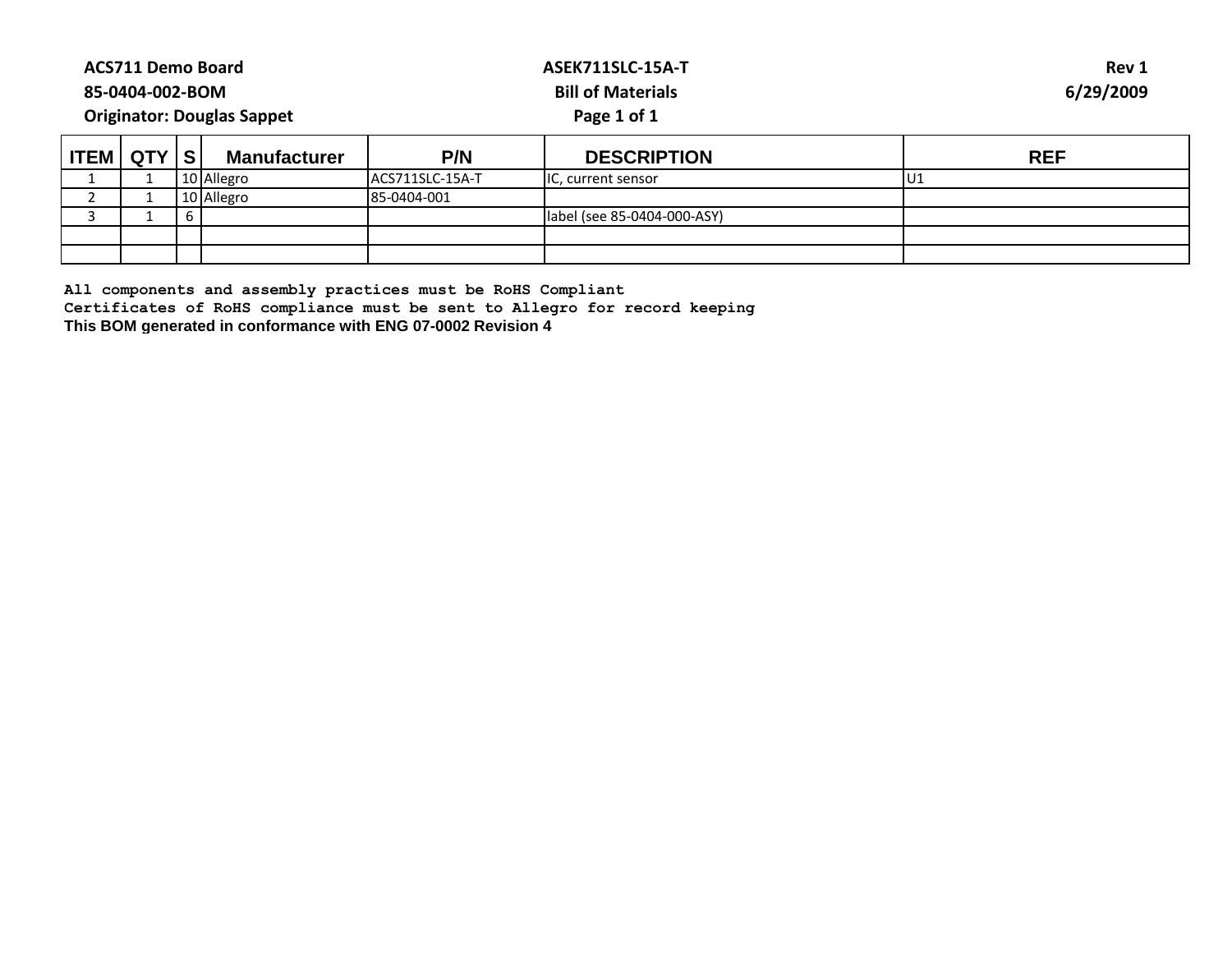| <b>ACS711 Demo Board</b><br>85-0404-003-BOM<br><b>Originator: Douglas Sappet</b> |  |  |                     |                 | ASEK711SLC-30A-T<br><b>Bill of Materials</b><br>Page 1 of 1 | Rev 1<br>6/29/2009 |  |  |
|----------------------------------------------------------------------------------|--|--|---------------------|-----------------|-------------------------------------------------------------|--------------------|--|--|
| ່ ITEM   QTY   S                                                                 |  |  | <b>Manufacturer</b> | P/N             | <b>DESCRIPTION</b>                                          | <b>REF</b>         |  |  |
|                                                                                  |  |  | 10 Allegro          | ACS711SLC-30A-T | IC, current sensor                                          | U1                 |  |  |
|                                                                                  |  |  | 10 Allegro          | 85-0404-001     |                                                             |                    |  |  |
|                                                                                  |  |  |                     |                 | label (see 85-0404-000-ASY)                                 |                    |  |  |
|                                                                                  |  |  |                     |                 |                                                             |                    |  |  |
|                                                                                  |  |  |                     |                 |                                                             |                    |  |  |

**Certificates of RoHS compliance must be sent to Allegro for record keeping**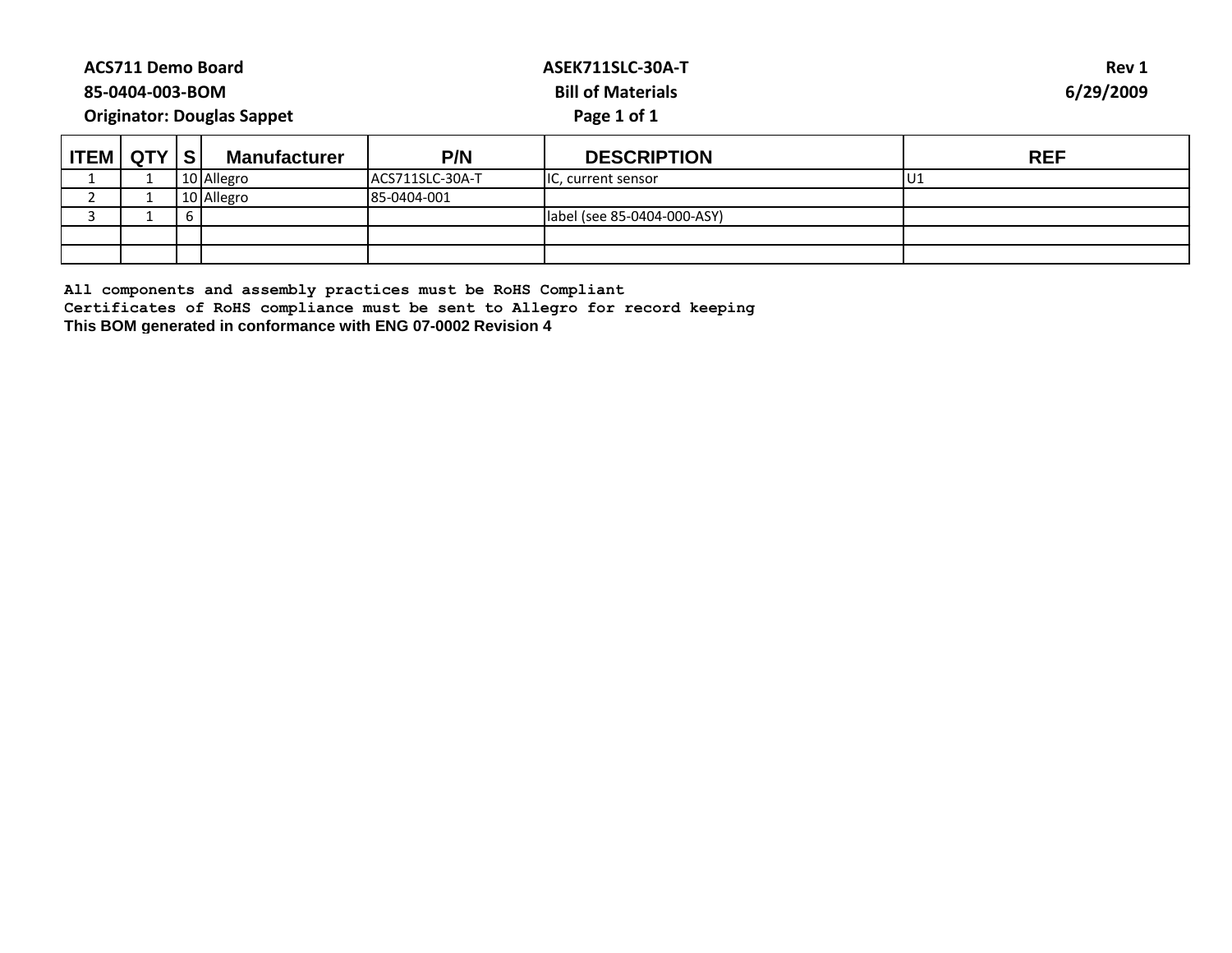| <b>ACS711 Demo Board</b><br>85-0404-004-BOM<br><b>Originator: Douglas Sappet</b> |  |   |                     |                   | ASEK711KLC-12AB-T<br><b>Bill of Materials</b><br>Page 1 of 1 | Rev 1<br>6/29/2009 |
|----------------------------------------------------------------------------------|--|---|---------------------|-------------------|--------------------------------------------------------------|--------------------|
| <b>ITEM   QTY   S </b>                                                           |  |   | <b>Manufacturer</b> | P/N               | <b>DESCRIPTION</b>                                           | <b>REF</b>         |
|                                                                                  |  |   | 10 Allegro          | IACS711KLC-12AB-T | IC, current sensor                                           | IU1                |
| n.                                                                               |  |   | 10 Allegro          | 85-0404-001       |                                                              |                    |
|                                                                                  |  | b |                     |                   | label (see 85-0404-000-ASY)                                  |                    |
|                                                                                  |  |   |                     |                   |                                                              |                    |
|                                                                                  |  |   |                     |                   |                                                              |                    |

**Certificates of RoHS compliance must be sent to Allegro for record keeping**